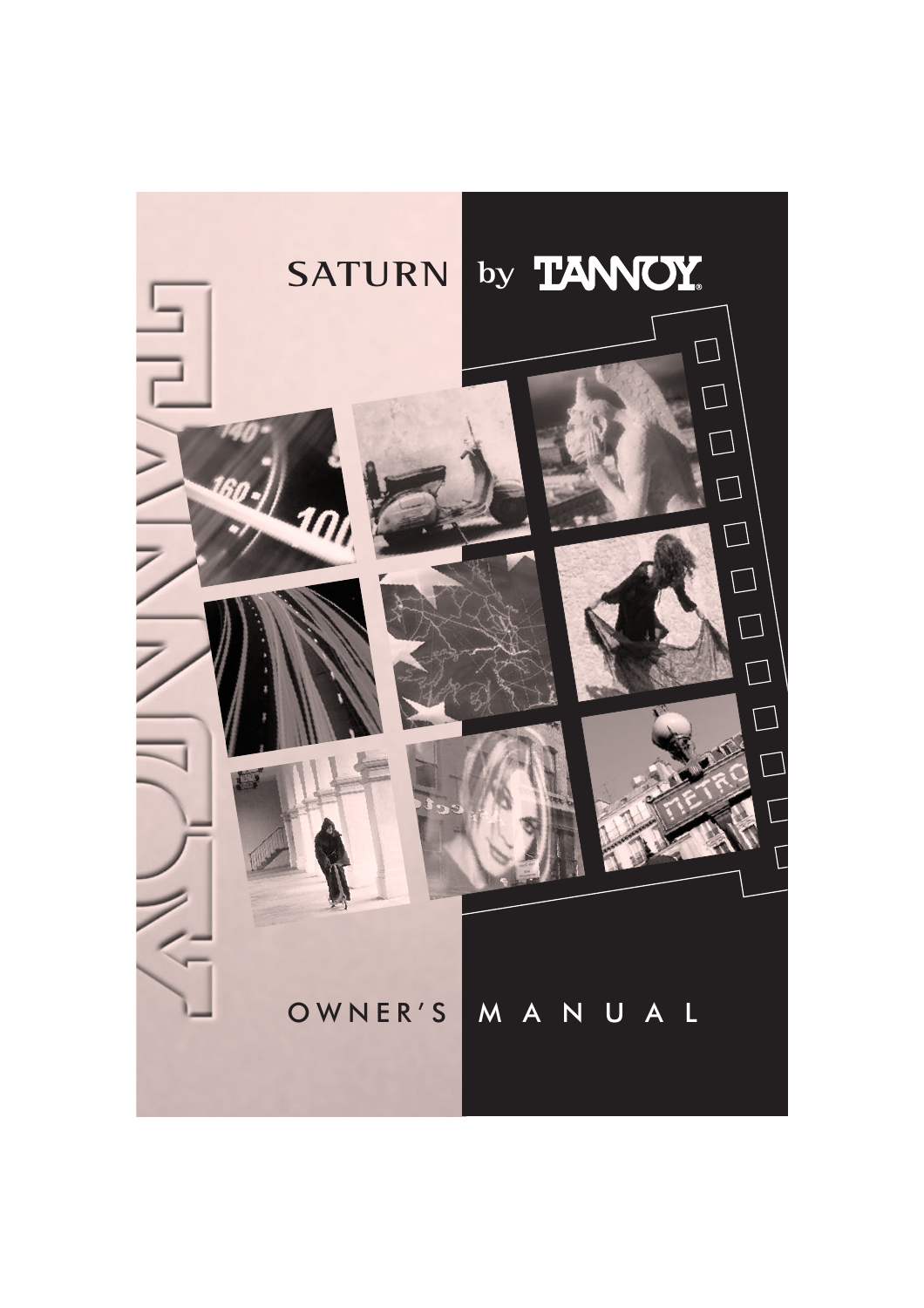| <b>CONTENTS</b>                 | <b>PAGE</b> |
|---------------------------------|-------------|
| Introduction                    |             |
| <b>Amplifier Matching</b>       | 3           |
| Fine Tuning                     |             |
| <b>Bass Tuning</b>              | 5           |
| Bi-Amping                       |             |
| Screening                       |             |
| <b>Technical Specifications</b> | 8-          |

#### This equipment has been produced and tested with care and precision. All Tannoy speaker systems are built to give first class service and carry a 5-year warranty. Active subwork warranty. Active subwork WARRANTY

carry a 1-year warranty.  $|$  speaker systems are built to give first class service and carry a 5-year warranty. misuse, unauthorised modification or fair wear and tear, Tannoy will repair any such defect *Active subwoofers carry a 1-year warranty.* or, at our option, replace it without charge for parts, labour or return carriage. This warranty *This equipment has been produced and tested with care and precision. All Tannoy*

If the equipment proves to be defective within this period for any reason other than any such defect or, at our option, replace it without charge for parts, labour or return carriage. This warranty is given in addition to the customer's statutory rights. *accident, misuse, unauthorised modification or fair wear and tear, Tannoy will repair*

*If you suspect a problem with your loudspeakers please contact your local Tannoy dealer who will be able to advise on appropriate action.*

#### INTRODUCTION

Thank you for selecting Tannoy loudspeakers; developed in the UK by our dedicated team of design engineers they are the choice of discriminating music lovers the world over. Musical excellence is designed into our loudspeakers from the start. Careful selection of the very best components combined with strict quality control procedures in the production process ensures this level of excellence is maintained.

To gain maximum performance from your loudspeakers, please take time to read this owner's manual in full before installation. Once you have set up your new loudspeakers please complete and return the registration document - this does not limit your legal rights.

Loudspeakers are electromechanical devices that 'run-in' through use; performance will therefore improve after an initial period of 24hrs use. Once they have been further runin over a longer period, there will be clear enhancement of the stereo imaging, mid-band quality and bass performance characteristics.

We are confident that you will continue to enjoy your new Tannoy loudspeakers for many years to come.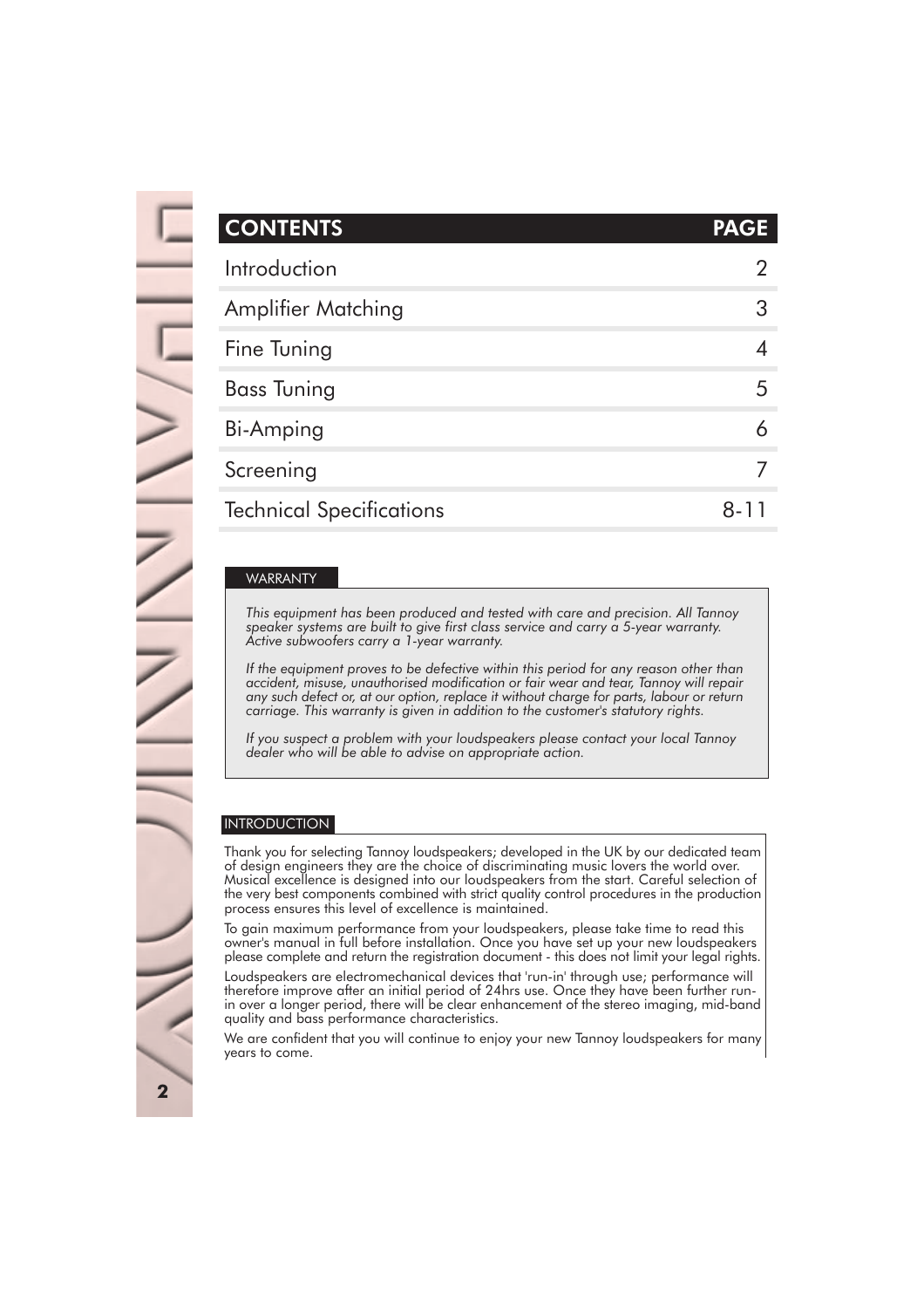#### AMPLIFIER MATCHING

Consult the enclosed product specification sheet as this clearly shows the acceptable power range for amplifier matching to your speakers. The high peak power handling of Tannoy loudspeakers permits responsible use with more powerful amplifiers - please read the Warranty.

As with all loudspeaker systems, the power handling is a function of voice coil thermal capacity. Care should be taken to avoid overdriving any amplifier, as this will cause output overload resulting in 'clipping' or distortion within the output signal. This, if done for any extended period, will cause damage to the speakers.

Generally an amplifier of higher power that is running hard, but free of distortion, will do less damage to the loudspeaker than a lower power amplifier continually clipping. Remember also that a high powered amplifier running at less than 90% of output power generally sounds a great deal better than a lower powered example struggling to achieve 100%. An amplifier with insufficient drive capability will not allow the full performance of the loudspeakers to be realised.

#### CABLE CHOICE

Always use the best quality of cable available within your budget. High quality audio signals passing from the amplifier to the loudspeaker are unusual in their demands on the cable. Wide dynamic range and frequency bandwidth information has to coexist with the ability to transmit peak currents of at least 10amps, without incurring any loss or signal impairment. This explains why the sound quality of the information reproduced by the loudspeakers is so dependant on the physical properties of the cables connecting them to the amplifier.

Technically, we recommend two-core cable with cross section area not less than 1.5 square millimetres (1.5mm<sup>2</sup>) for cable runs of up to 3 metres. For longer lengths you will require to use cable with a minimum cross sectional area of 2.5 square millimetres (2.5mm $^2$ ). In addition always keep the cable runs the same length for each speaker.

Cable construction can affect the sound quality. Be prepared to experiment to find a cable that suits your ear and audio system. We do not recommend the use of braided (Litz) or coaxial cables as these have a high capacitance that may affect the stability of certain amplifiers.

### QUICK SET UP

PLEASE REFER TO THE SPECIFICATION AND INSTALLATION DIAGRAM SHEET SUPPLIED WITH THIS MANUAL

1. Remove the loudspeakers from all packaging. Fold the carton flaps right back and invert the carton and contents. Lift the carton clear of the contents. Remove all the inner packaging from the product. **(See figure 1)** It is strongly recommended that you store all the packaging to allow protected transportation in future.

- 2. Stand mounting or bookshelf speakers should be located securely in an appropriate position. If wall mounting any speakers, we strongly recommend that you use a bracket which will support the base of the speaker. Use of a bracket that screws directly onto the back panel of the speaker can cause too much strain to be exerted on the fixing point and the panel itself. This may cause panel detachment when in use and could present the risk of injury.
- 3. Floor-standing models perform best with carpet piercing spikes fitted. These are supplied, along with lock nuts, and should be fitted into the threaded holes in the base of the cabinet. Level the speaker and then tighten the lock nuts firmly but without using undue force. Spike locating cups are provided in the accessory pack and these may be used to protect sensitive floor surfaces.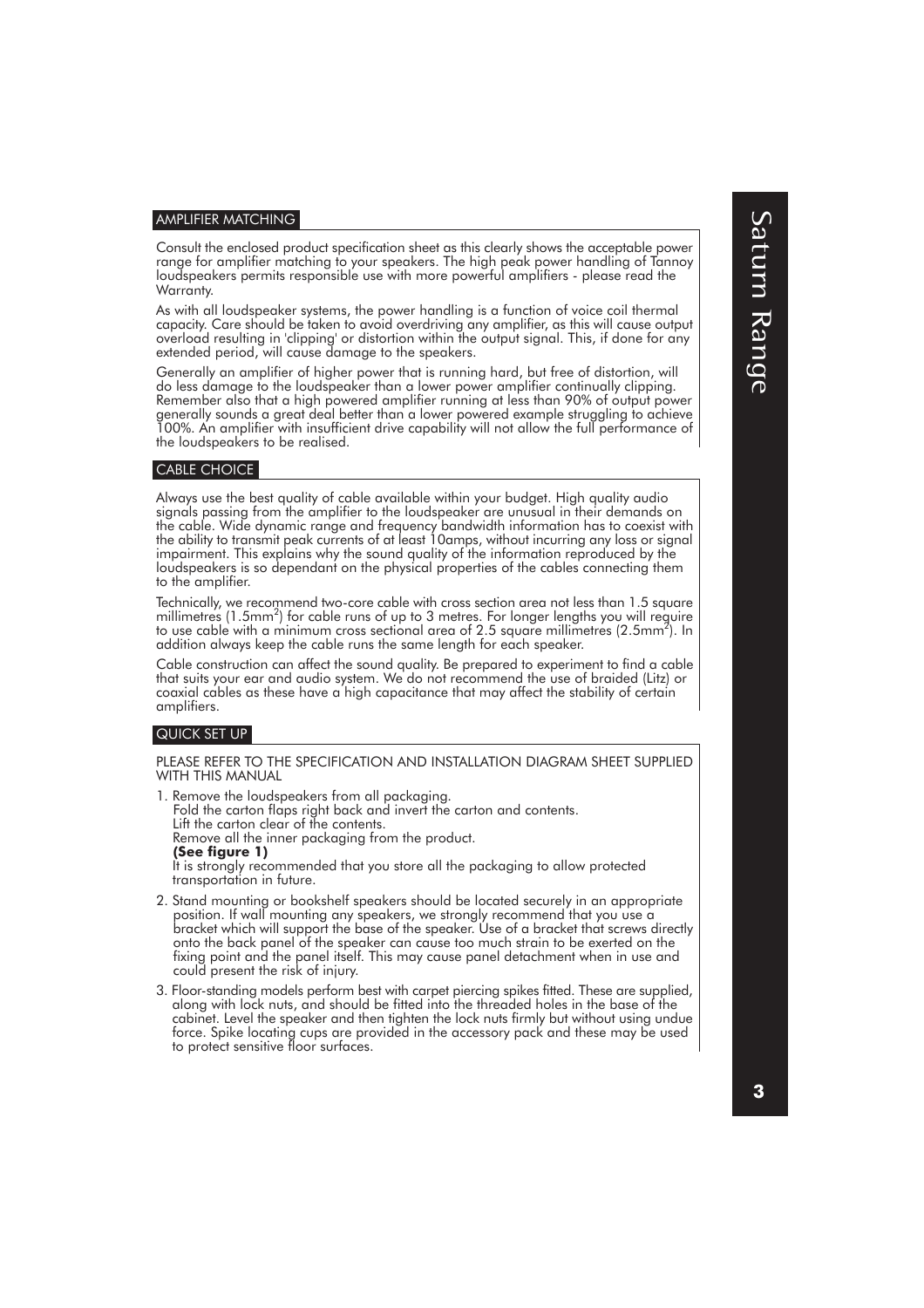4. To protect your speakers and amplifier from damage it is important to ensure that the amplifier is switched OFF prior to connecting or disconnecting any cabling.

\* Correct polarity of the cable connections between the amplifier and speakers is essential. **(See figure 2)**

\* For optimum performance when connecting the system in standard single wire mode to a speaker terminal panel equipped with full bi-wiring facility, always make cable connections, with the links fitted, to the HF terminals.

#### **(See figure 2)**

\* The positive (plus) terminal on the amplifier left channel (marked + or coloured red) must be connected to the positive terminal on the left speaker. The left speaker is the one on the left as you look at the stereo pair from your listening position.

\* The negative (minus) terminal on the amplifier left channel (marked - or coloured black) must be connected to the negative terminal on the left speaker.

\* Repeat this connection process for the right speaker. Remember that the positive (+ or red) on the amplifier must be connected to the positive (+ or red) on the speaker and the negative (- or black) to negative.

\* Select a signal source, such as a CD player; switch on the amplifier and slowly turn up the volume control to check that both loudspeakers are reproducing bass and treble information.

#### FINE TUNING

To get best results from your new Tannoy loudspeakers it is worthwhile spending a little time finding the optimum set-up configuration.

Here are a few tips to help you with this process:

#### STAND MOUNTING AND BOOKSHELF SPEAKERS

Small speakers should not be placed directly on the floor but can be used on bookshelves or tables. However, the sound reproduction quality achieved will never be as good when not ideally positioned. Your dealer can show you a selection of purpose built stands, designed to realise the full performance potential of your loudspeakers.

Loudspeaker stands should be rigidly built and preferably mass loaded with dry sand. The optimum listening height will be dictated by the seating in your room, usually between 300mm (12") and 600mm (24") high. Stand mounted speakers will produce their best stereo image and soundstage if you can just see the top face of the cabinet. Check the 'lift' needed to put the speakers in this position before purchasing your stands. Refer to the paragraph headed Positioning for stand mounted speaker placement advice. **(See figure 3)**

#### FLOOR STANDING LOUDSPEAKERS

For optimum performance from floor-standing loudspeakers, the design team at Tannoy recommends that the supplied carpet piercing spikes be fitted. A rigid footing for the speaker, with a secure interface between the cabinet and the floor, brings about an improvement in clarity, bass 'speed' and definition.

First level the spikes by eye then hand tighten the lock nuts. Rock the loudspeaker gently from side to side so that the spikes find their way through the weave of the carpet and on to the solid surface below. Once fine adjustments have been made to level the loudspeaker and ensure stability, tighten the lock nuts firmly but without using undue force. Refer to the paragraph headed Positioning for floor standing speaker placement advice. **(See figure 3)**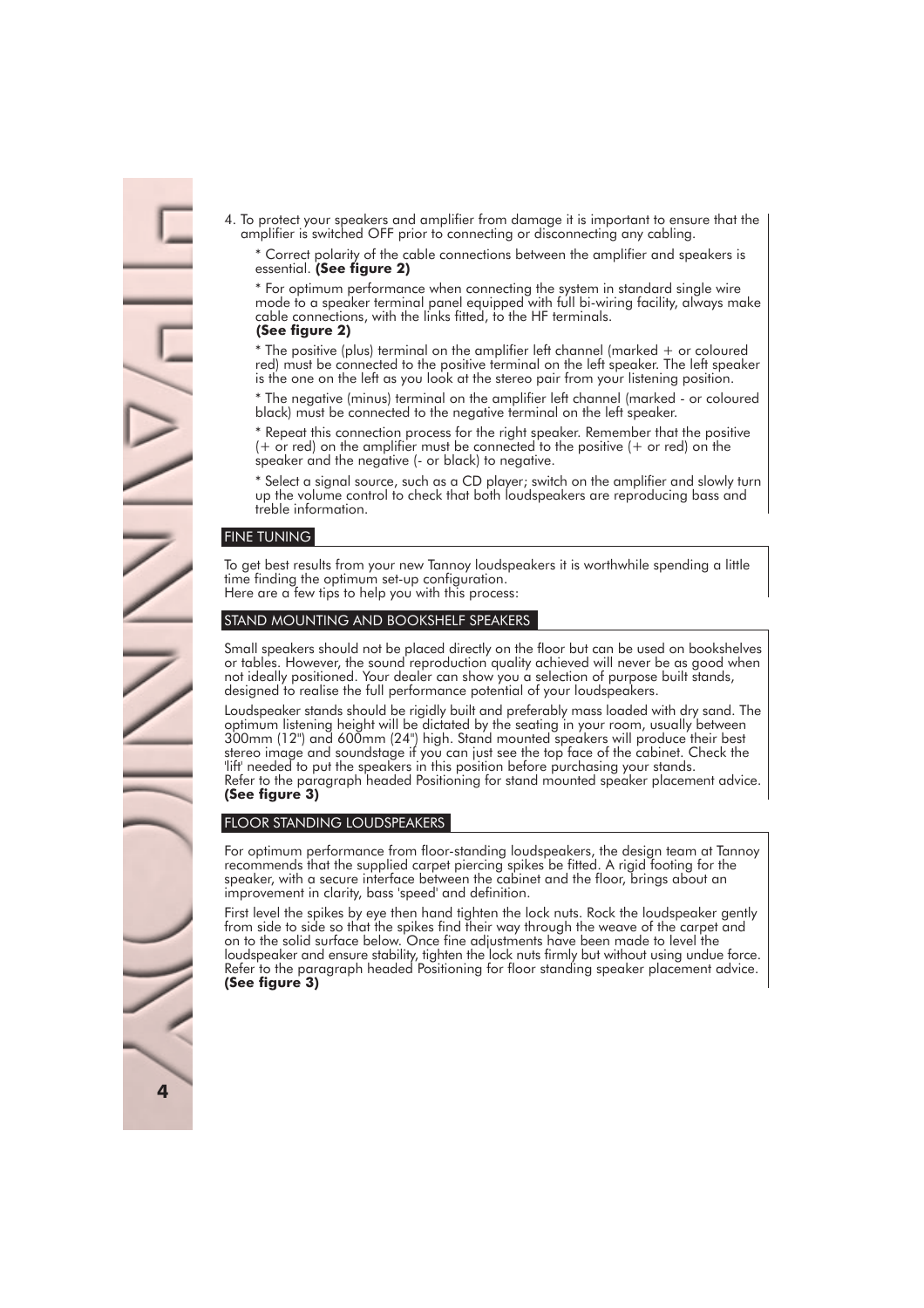#### BASS TUNING

Floor-standing loudspeakers with a sealed mass-loading cavity in the base of the cabinet can be loaded with either dry sand or lead shot. This cavity is accessed by removing the rubber bung from the small hole in the rear of the enclosure; the loading material can then be carefully inserted. The increase in mass and improved stability will further enhance the bass definition and overall dynamic performance.

Many Tannoy loudspeakers are also provided with a foam port damper bung inside the port tube located on the front or rear panel of the cabinet. The speakers have been designed for use in rooms with average to good acoustics without these dampers fitted, so please take them out before use.

In smaller rooms, where loudspeaker positioning is forced closer to rear or side walls, the port damper can be inserted into the reflex port. This will reduce the bass energy but 'speed-up' the sound presentation. There is no absolute right or wrong here, therefore much will depend on your own musical preferences.

#### POSITIONING

Begin by angling the speakers towards your chosen listening position, usually this is on the centre line of the room, so that when seated you can just see the inner side panel of each speaker.

The front of the loudspeaker should not be obstructed in any way.

The loudspeakers should be located between 1.5 to 4.5 metres (5ft to 15ft) apart - with the listening position set slightly further away than the speakers are apart.

Avoid positioning the loudspeakers in corners of the room, as this will have a negative effect on performance; maintain a distance of at least 0.5 metres (20 inches) from the rear wall, and 1 metre (39 inches) from the side. **(See figure 3)**

#### BI-WIRING

Where the facility to bi-wire your loudspeakers is provided we would strongly recommend that you install your system using this wiring option. With this method you will require separate cable feeds from your amplifier to the HF and LF units of each loudspeaker. Generally this will result in a significant improvement in resolution, transparency, stereo focus and instrument separation.

Use a high quality bi-wire cable to connect the speakers to the amplifier. It is recommended that the same cable length and type be used for both bass and treble.

It is essential that the coupling links between the loudspeaker terminals be removed. Avoid potential damage to your amplifier - ensure that all connections are secure and the polarity is correct in all wiring.

#### **(See figure 4)**

- \* Be sure that the amplifier is switched OFF and then prepare the two sets of cabling for each 'side' of the system separately. Measure and cut four lengths of cable, two per speaker.Label two of the cable lengths Left LF and Left HF (low frequency and high frequency) then repeat this process for the right pair.
- \* Undo the speaker terminals and remove the link bar retain these in a safe place for future use.
- \* If your amplifier is not equipped with separate output terminals for bass and treble information then, at the amplifier end of the cables, twist the Left LF+ (positive) and the Left HF+ (positive) together. Connect these to the amplifier Left channel positive terminal marked  $+$  (plus) or coloured red.

Twist the Left LF- (negative) and the HF- (negative) cables together and connect them to the amplifier Left channel negative terminal marked - (minus) or coloured black.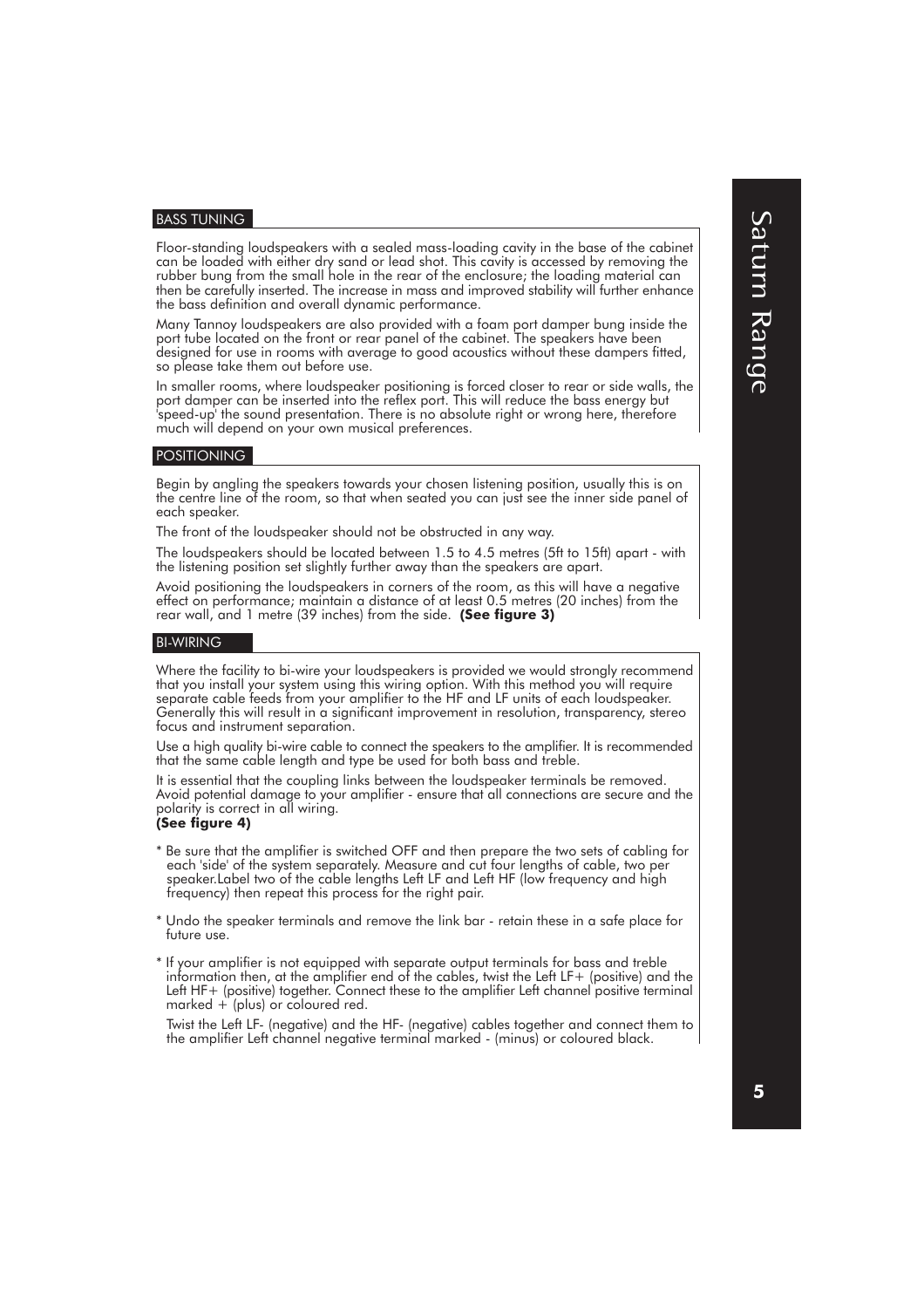At the loudspeaker end connect the cables labelled Left LF+ and Left LF- to the left hand loudspeaker LF terminals, ensuring that you note the polarity markings on the cable sheathing.

Then proceed to connect the Left HF+ and Left HF- to the HF terminals on the same loudspeaker.

- Repeat this process to connect the right hand loudspeaker to the amplifier right channel output, once again ensuring that polarity is correct throughout.
- \* Switch the amplifier on with the volume control set at its lowest setting. Select a favourite source and slowly turn up the volume to a low level. Check that bass and treble information is being reproduced from both speakers- if not, switch off the amplifier and recheck the connections.

#### BI-AMPING

Bi-Amping extends the principle of bi-wiring one stage further. In this connection option separate power amplifiers are used for bass and treble signals in each loudspeaker. Four mono (or two stereo) amplifiers of the same type are required for a stereo pair of loudspeakers. Ensure that the links between the loudspeaker terminals are removed and that correct polarity is maintained throughout.

If two stereo amplifiers are used, it is recommended that one amplifier supply bass information to left and right loudspeakers and the other, the treble information. **(See figure 6)**

#### **GRILLES**

Special acoustically transparent material is used on the grilles. However, for ultimate fidelity the enthusiast will appreciate the slight improvement in clarity and detail that is achieved by removing the grilles during listening.

#### CARE OF THE CABINET

Vinyl finished enclosures normally require no more than a wipe with a dry polishing cloth. Fingerprints or other more stubborn marks need only a gentle wipe with a slightly damp cloth.

Real wood veneer cabinets should only be cleaned with a dry cloth or with a light application of quality non-silicon furniture polish. It should be remembered that as a natural substance all wood products will change colour when exposed to the UV content of ambient light. Light veneer will darken appreciably to a rich natural patina; it is advisable to remove the front grille for the first few weeks of use to ensure an even colouration overall.

#### HOME CINEMA 5.1

Unlike other forms of encoded surround audio, 5.1 offers full bandwidth capability for the surround and centre channels, with the ability to treat the subwoofer as a single discreet channel for special effects playback or, for music applications, as a dedicated low frequency instrument channel. This places new demands on the surround and centre channel loudspeakers in both the mixing environment and the playback environment.

The 5.1 format allows the mix engineer in the recording studio to assign audio information to one or more discreet channels of playback; providing very vivid and exacting localisation for the apparent sound sources in the listening environment. To reliably recreate that accurate localisation during playback, the selection and location of loudspeakers becomes the single most critical issue next to the talent of the mix engineer in the studio.

#### THE SYSTEM

A fully operational 5.1 system consists of two main front loudspeakers, two rear effects speakers at the rear (usually wall mounted) and a centre channel. The subwoofer provides the .1 part of the system. **(See figure 5)**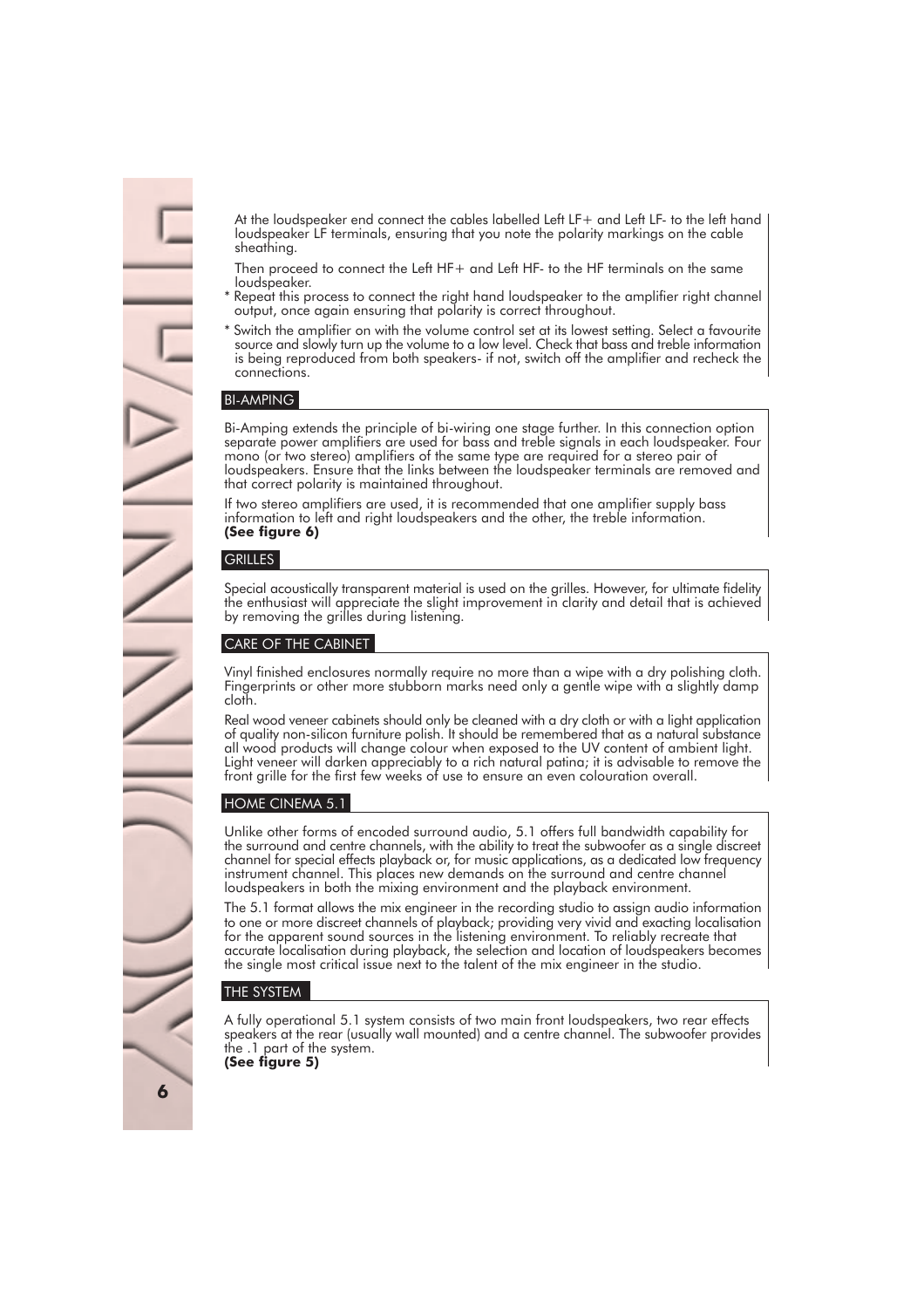#### **SCREENING**

Loudspeaker drive units contain large magnets. These are capable of generating a substantial magnetic field extending a considerable distance beyond the sidewalls of the speaker enclosure. This field will cause picture distortion if the speakers are placed too close to the TV. With many home cinema loudspeaker products steps are taken to shield the drivers with the installation of a heavy steel cup around the magnet assembly. In most cases this will prevent any problems, but it should be borne in mind that some TV designs are more sensitive to magnetic field than others.

It is therefore recommended that the front (left and right) speakers are positioned at least 0.6 metres (20 inches) to each side of the television screen.

Centre channel speakers, which are designed for mounting directly on top of the TV, often have an additional steel plate inserted into the bottom of the enclosure to avoid any interaction with the screen.

#### FRONT SPEAKERS

The main speaker pair provides much of the delivery of the front soundstage; they should therefore be large enough to handle the power output and dynamics required. Stand mounted speakers can be used for this purpose but the power handling and extra bass extension achievable from floor standing models will add greatly to the overall assurance of the performance. The speakers should be positioned either side of the TV or projection screen placed in line with the screen surface.

#### CENTRE CHANNEL SPEAKERS

As the main effects speaker for the front soundstage, the critical factor in its performance is placement. In all cases the centre channel speaker should be placed as near to the TV screen as possible; effective shielding will allow placement on top of the TV itself. If the shape of the top of the TV casing will not allow a stable placement it can be shelf mounted just above. The viewing position when seated determines the ideal mounting height, but in all cases this should be as close as possible to ear height

As with the main speakers the front baffle panel should be as near as possible in line with the screen surface.

#### REAR EFFECTS SPEAKERS

The integrity of the special effects soundstage created by the source material will be compromised if the speakers are installed on the sidewalls, for that reason they should always be placed behind the main viewing position.

The placement of floor standing speakers at the rear should mirror as near as possible the location of the front pair and 0.5 metres (20 inches) from the rear wall. Wall-mounted loudspeakers should be shelf or bracket mounted 1.5 to 4.5 metres (5ft to 15ft) apart with a height mounting height range of 1.5 to 2 metres (5ft to 7ft).

#### SUBWOOFER

As the subwoofer only produces low frequency, therefore monaural information, it is difficult to detect its location by ear. It could as a result be situated anywhere in the room, but optimum performance will be gained by locating the subwoofer between the main stereo pair of speakers. Bass output will increase when placed next to a wall or in a corner so use the subwoofer volume control to balance the output with the rest of the system.

For best results on a carpeted floor, screw the spikes provided into the threaded inserts underneath the cabinet, and adjust until level then tighten the lock nuts firmly but without undue force. On a polished wooden floor use the discs, included in the accessory pack, under the spike points to prevent damage to the surface.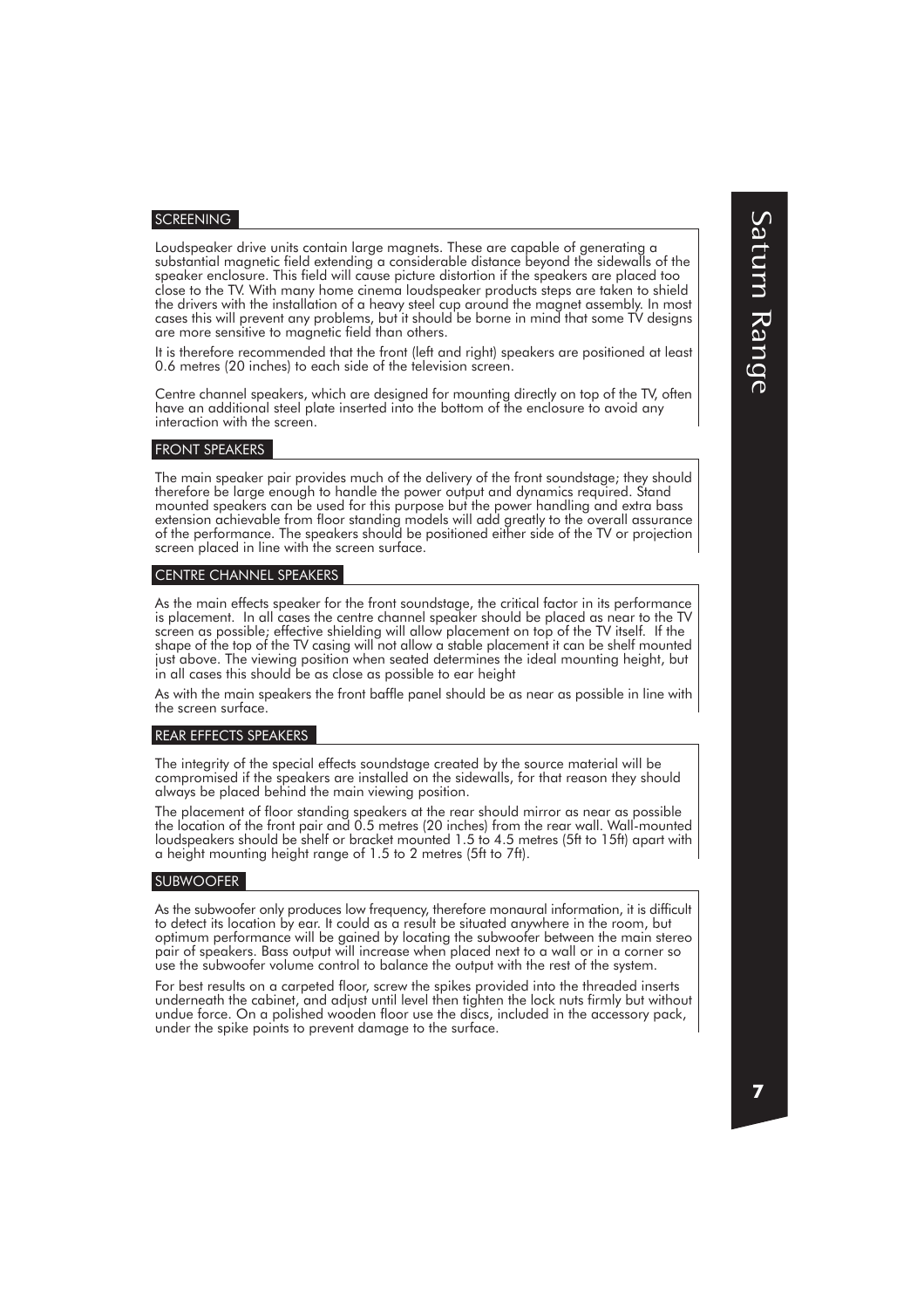## TECHNICAL SPECIFICATIONS

|                                                                 | <b>S6</b>                                                                                                                                                              | S <sub>8</sub>                                                                                                                                 | <b>S10</b>                                                                                                                    | <b>S6C</b>                                                                                                                                                                                                | S8C                                                        | S6LR                                                                      | <b>S8LR</b>                              |
|-----------------------------------------------------------------|------------------------------------------------------------------------------------------------------------------------------------------------------------------------|------------------------------------------------------------------------------------------------------------------------------------------------|-------------------------------------------------------------------------------------------------------------------------------|-----------------------------------------------------------------------------------------------------------------------------------------------------------------------------------------------------------|------------------------------------------------------------|---------------------------------------------------------------------------|------------------------------------------|
| <b>PERFORMANCE</b>                                              |                                                                                                                                                                        |                                                                                                                                                |                                                                                                                               |                                                                                                                                                                                                           |                                                            |                                                                           |                                          |
| <b>Recommended amplifier power - Watts RMS</b>                  | 30-120                                                                                                                                                                 | 30-170                                                                                                                                         | 30-200                                                                                                                        | 10-100                                                                                                                                                                                                    | 10-120                                                     | 10-100                                                                    | 10-120                                   |
| <b>Continuous power pandling - Watts RMS</b>                    | 75                                                                                                                                                                     | 110                                                                                                                                            | 125                                                                                                                           | 65                                                                                                                                                                                                        | 75                                                         | 65                                                                        | 75                                       |
| Sensitivity for 2.8V in at 90dB 1 metre on axis                 | 90dB                                                                                                                                                                   | 91dB                                                                                                                                           | 93dB                                                                                                                          | 89dB                                                                                                                                                                                                      | 90dB                                                       | 89dB                                                                      | 90dB                                     |
| <b>Nominal Impedance - Ohms</b>                                 | 6                                                                                                                                                                      | 6                                                                                                                                              | 6                                                                                                                             | 8                                                                                                                                                                                                         | 8                                                          | 8                                                                         | 8                                        |
| Frequency response $+/-$ 3dB                                    | 31Hz-20kHz                                                                                                                                                             | 30Hz-20kHz                                                                                                                                     | 29Hz-20kHz                                                                                                                    | 60Hz-20kHz                                                                                                                                                                                                | 50Hz-20kHz                                                 | 60Hz-20kHz                                                                | 50Hz-20kHz                               |
|                                                                 |                                                                                                                                                                        |                                                                                                                                                |                                                                                                                               |                                                                                                                                                                                                           |                                                            |                                                                           |                                          |
| <b>DRIVE UNIT CONFIGURATION</b><br>Dual Concentric™ - Duralumin |                                                                                                                                                                        |                                                                                                                                                |                                                                                                                               |                                                                                                                                                                                                           |                                                            |                                                                           |                                          |
|                                                                 |                                                                                                                                                                        |                                                                                                                                                |                                                                                                                               |                                                                                                                                                                                                           |                                                            |                                                                           |                                          |
| tweeter mm (inches)                                             | 25(1)                                                                                                                                                                  | 25(1)                                                                                                                                          | 25 (1)                                                                                                                        | 25(1)                                                                                                                                                                                                     | 25(1)                                                      | 25(1)                                                                     | 25(1)                                    |
| Dual Concentric™ - Polypropylene                                |                                                                                                                                                                        |                                                                                                                                                |                                                                                                                               |                                                                                                                                                                                                           |                                                            |                                                                           |                                          |
| mid-range/bass mm (inches)                                      | 165(6.5)                                                                                                                                                               | 200(8)                                                                                                                                         | 254 (10)                                                                                                                      | 165(6.5)                                                                                                                                                                                                  | 200 (8)                                                    | 165(6.5)                                                                  | 200 (8)                                  |
| Supplementary polypropylene bass                                |                                                                                                                                                                        |                                                                                                                                                |                                                                                                                               |                                                                                                                                                                                                           |                                                            |                                                                           |                                          |
| driver mm (inches)                                              | 165(6.5)                                                                                                                                                               | 200(8)                                                                                                                                         | 254 (10)                                                                                                                      |                                                                                                                                                                                                           |                                                            |                                                                           |                                          |
| <b>CROSSOVER</b>                                                |                                                                                                                                                                        |                                                                                                                                                |                                                                                                                               |                                                                                                                                                                                                           |                                                            |                                                                           |                                          |
| <b>Frequency</b>                                                | 1.8 kHz Dual<br>midrange to<br>Dual high<br>frequency.<br>400Hz<br>supplementary<br>bass unit to<br>Dual midrange                                                      | 1.5 kHz Dual<br>midrange to<br>Dual high<br>freauency.<br>400Hz<br>supplementary<br>bass unit to<br>Dual midrange                              | 1.2 kHz Dual<br>midrange to<br>Dual high<br>freauency.<br>400Hz<br>supplementary<br>bass unit to<br>Dual midrange.            | 1.8 kHz                                                                                                                                                                                                   | 1.5 kHz                                                    | 1.8 kHz                                                                   | 1.5 kHz                                  |
| <b>Type</b>                                                     | 1st order Dual<br>high frequency.<br>midrange<br>frequency.<br>1st order<br>supplementary<br>low frequency.                                                            | 1st order Dual<br>high frequency.<br>2nd order Dual   2nd order Dual<br>midrange<br>frequency.<br>1st order<br>supplementary<br>low frequency. | 1st order Dual<br>high frequency.<br>2nd order Dual<br>midrange<br>frequency.<br>2nd order<br>supplementary<br>low frequency. | 1st order high<br>frequency.<br>2nd order low<br>frequency                                                                                                                                                | 1st order high<br>frequency.<br>2nd order low<br>frequency | 1st order high 1st order high<br>frequency.<br>2nd order low<br>frequency | frequency.<br>2nd order low<br>frequency |
| <b>CABINET</b>                                                  |                                                                                                                                                                        |                                                                                                                                                |                                                                                                                               |                                                                                                                                                                                                           |                                                            |                                                                           |                                          |
| <b>Enclosure type</b>                                           | Ported reflex                                                                                                                                                          | Ported reflex                                                                                                                                  | Twin Ported reflex   Ported reflex                                                                                            |                                                                                                                                                                                                           | <b>Ported reflex</b>                                       | Ported reflex                                                             | Ported reflex                            |
| Port position                                                   | Front                                                                                                                                                                  | Front                                                                                                                                          | Front                                                                                                                         | Front                                                                                                                                                                                                     | Front                                                      | Front                                                                     | Front                                    |
| Dimensions H x W x D (mm)                                       | 872 x 204 x 292                                                                                                                                                        | 972 x 245 x 292                                                                                                                                | 1122 x 296 x 341                                                                                                              | 204 x 380 x 290                                                                                                                                                                                           | 244 x 450 x 290                                            | 380 x 204 x 290                                                           | 450 x 244 x 290                          |
| Dimensions H x W x D (inches)                                   | 34.3 x 8 x 11.5                                                                                                                                                        | $38.3 \times 9.6 \times 11.5$                                                                                                                  | 44.2 x 11.6 x 13.4 8 x 15 x 11.4                                                                                              |                                                                                                                                                                                                           | $9.6 \times 17.7 \times 11.4$                              | $15 \times 8 \times 11.4$                                                 | $17.7 \times 9.6 \times 11.4$            |
| Weight kgs (lbs)                                                | 15(33.1)                                                                                                                                                               | 20 (44.1)                                                                                                                                      | 27 (59.5)                                                                                                                     | 10 (22.05)                                                                                                                                                                                                | 12.5(27.6)                                                 | 7.5(16.5)                                                                 | 9.5(20.9)                                |
| <b>Finish options</b>                                           | Saturn floor standing models have a cherry<br>finish with a champagne front baffle. These<br>models are supplied with a matching plinth<br>and carpet piercing spikes. |                                                                                                                                                |                                                                                                                               | Saturn C and LR versions are available in a choice of finishes -<br>cherry with achampagne front baffle or in black ash with<br>a pewter grey front baffle. The S6C and S8C are magnetically<br>shielded. |                                                            |                                                                           |                                          |
|                                                                 | <b>SATURN S-SUB15</b>                                                                                                                                                  |                                                                                                                                                |                                                                                                                               |                                                                                                                                                                                                           |                                                            |                                                                           |                                          |
| <b>PERFORMANCE</b>                                              |                                                                                                                                                                        |                                                                                                                                                |                                                                                                                               |                                                                                                                                                                                                           |                                                            |                                                                           |                                          |
| <b>Output Power - Watts RMS</b>                                 | 200 - subject to thermal limitations                                                                                                                                   |                                                                                                                                                |                                                                                                                               |                                                                                                                                                                                                           |                                                            |                                                                           |                                          |
| <b>Output Power - Peak Watts RMS</b>                            | 400 - subject to thermal limitations                                                                                                                                   |                                                                                                                                                |                                                                                                                               |                                                                                                                                                                                                           |                                                            |                                                                           |                                          |
| Low frequency response                                          | -6dB at 25Hz, in room typical response                                                                                                                                 |                                                                                                                                                |                                                                                                                               |                                                                                                                                                                                                           |                                                            |                                                                           |                                          |
| Inputs                                                          | Line or loudspeaker level, stereo or mono                                                                                                                              |                                                                                                                                                |                                                                                                                               |                                                                                                                                                                                                           |                                                            |                                                                           |                                          |
| Input sensitivity                                               | 175mV (line), 1.25V (loudspeaker level), for full output, one input driven                                                                                             |                                                                                                                                                |                                                                                                                               |                                                                                                                                                                                                           |                                                            |                                                                           |                                          |
| Input filter                                                    | 1st order high pass for main speaker output and line level output, -6dB @ 75Hz. 2nd order low pass, variable between 55Hz - 100Hz, -6dB                                |                                                                                                                                                |                                                                                                                               |                                                                                                                                                                                                           |                                                            |                                                                           |                                          |
| Auto mute                                                       | After approximately 15 mins., in absence of input sianal                                                                                                               |                                                                                                                                                |                                                                                                                               |                                                                                                                                                                                                           |                                                            |                                                                           |                                          |

**Auto power on threshold 2.75V at 50Hz (one line level input driven). 50mV at 50Hz (one speaker input driven).**

#### **DRIVE UNIT**

| <b>Driver type</b>           | Long throw bass unit, cast chassis, twin voice coils |
|------------------------------|------------------------------------------------------|
| Driver size mm (inches)      | 380 (15)                                             |
| Voice coil resistance - Ohms | 2 x 6                                                |

#### **ENCLOSURE**

| <b>Type</b>                  | Twin ducted port                                                             |
|------------------------------|------------------------------------------------------------------------------|
| Volume                       | 95 litre                                                                     |
| Size (h x w x d) mm (inches) | 475 x 520 x 505 (18.7 x 20.5 x 19.9) Inc. grille                             |
| Weight kg (lbs)              | 34 (75)                                                                      |
| <b>Mains Voltage</b>         | 230V nominal (220 - 240V), 50 - 60HZ or 115V nominal (100 - 120V), 50 - 60HZ |
| <b>Mains Fuse</b>            | T2A (230V) or T4A (115V)                                                     |
| Finish                       | Black ash enclosure with a black grille                                      |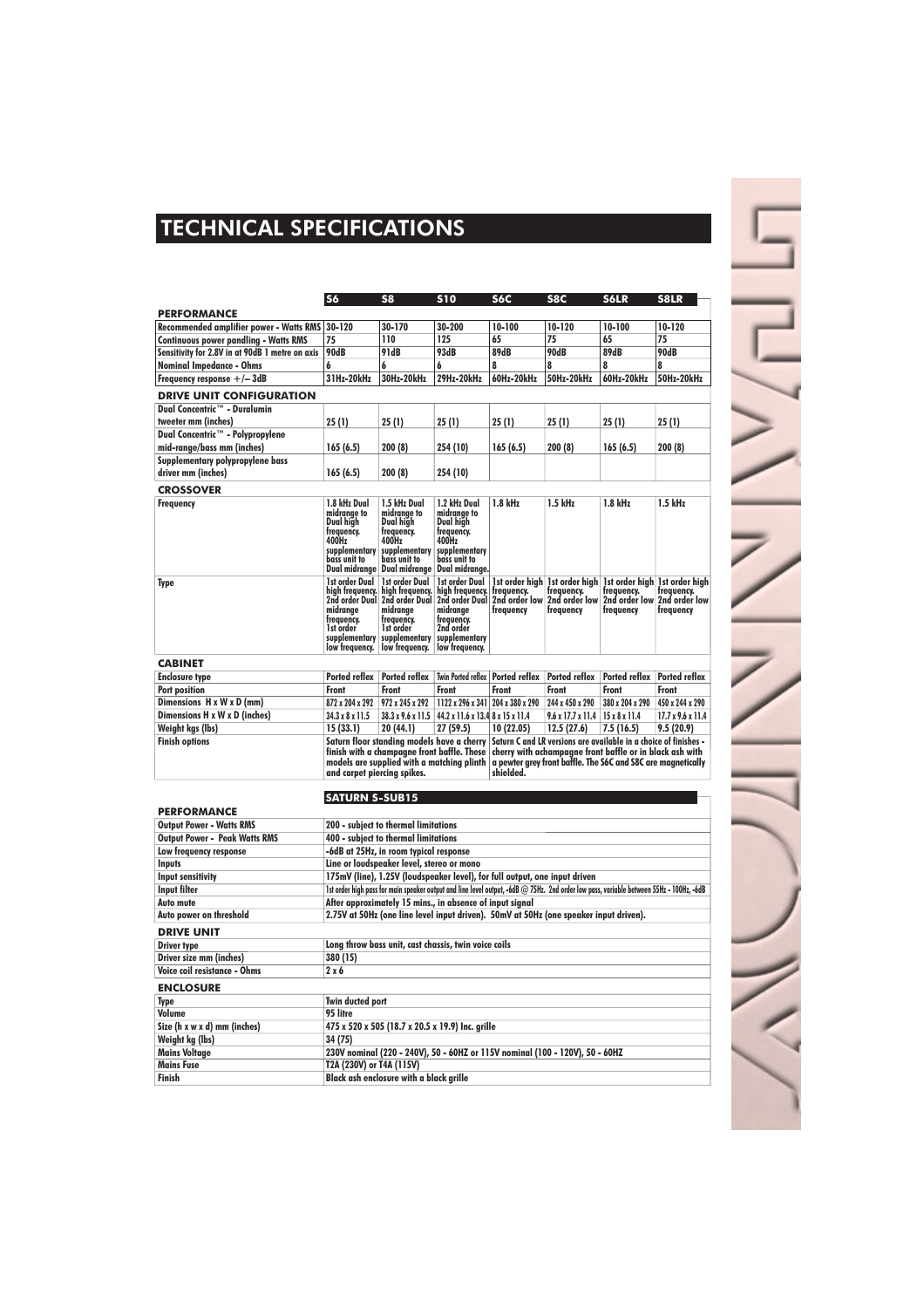## SET-UP DIAGRAMS

FIG. 1





# Satsaturn Range 19e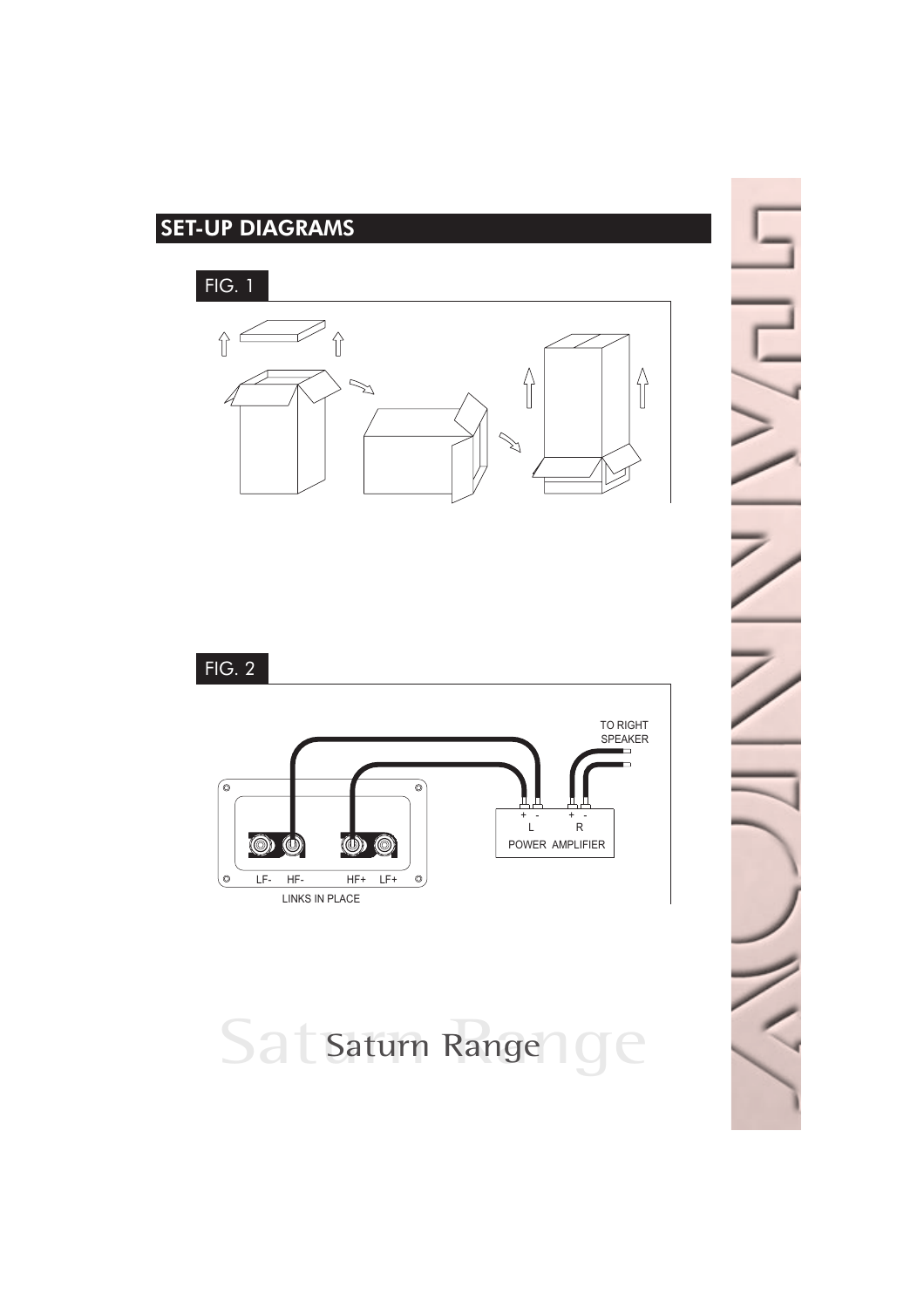## SET-UP DIAGRAMS

FIG. 3



FIG. 4



Satsaturn Range 19e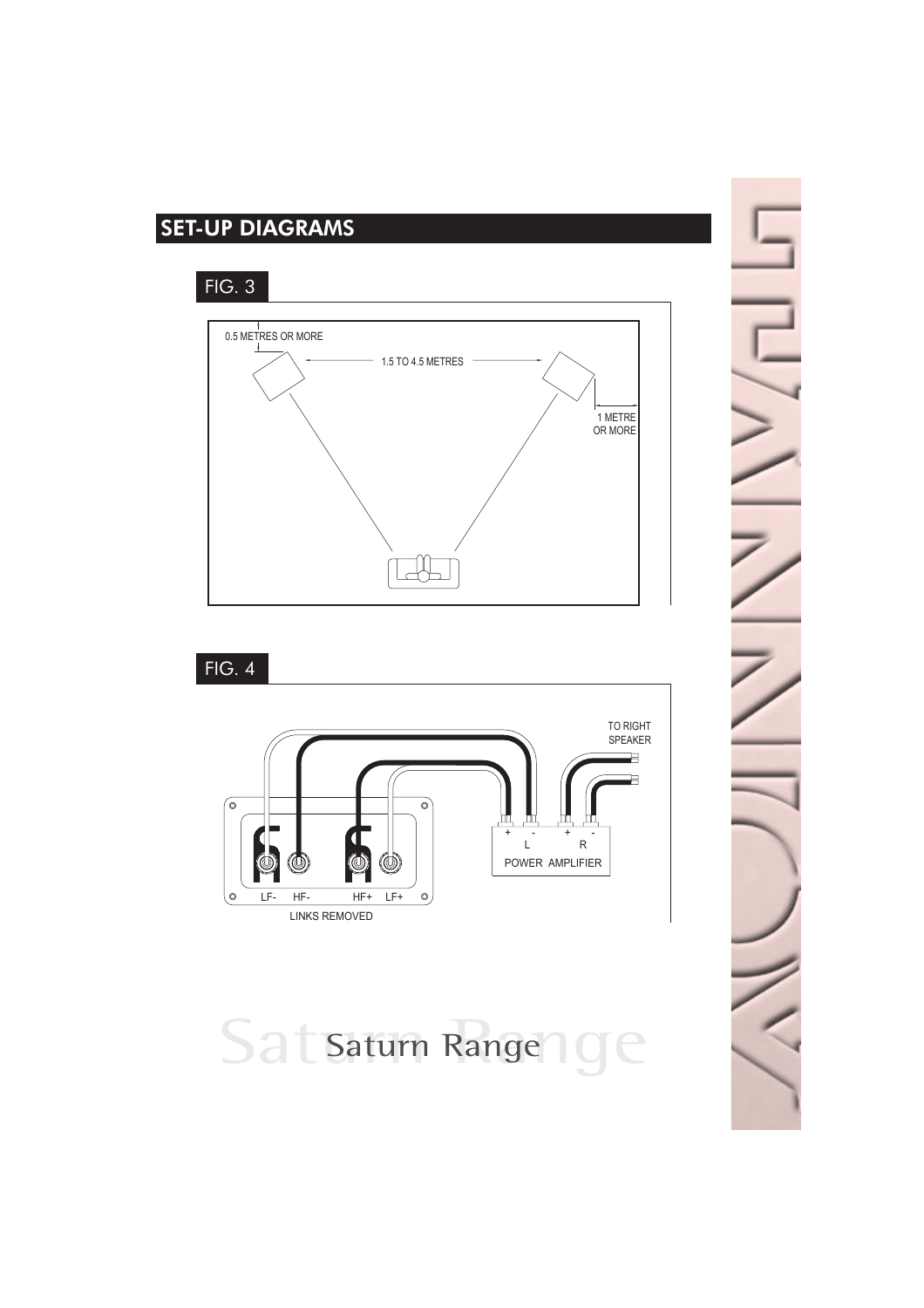## SET-UP DIAGRAMS

FIG. 5





Saturn Range CC